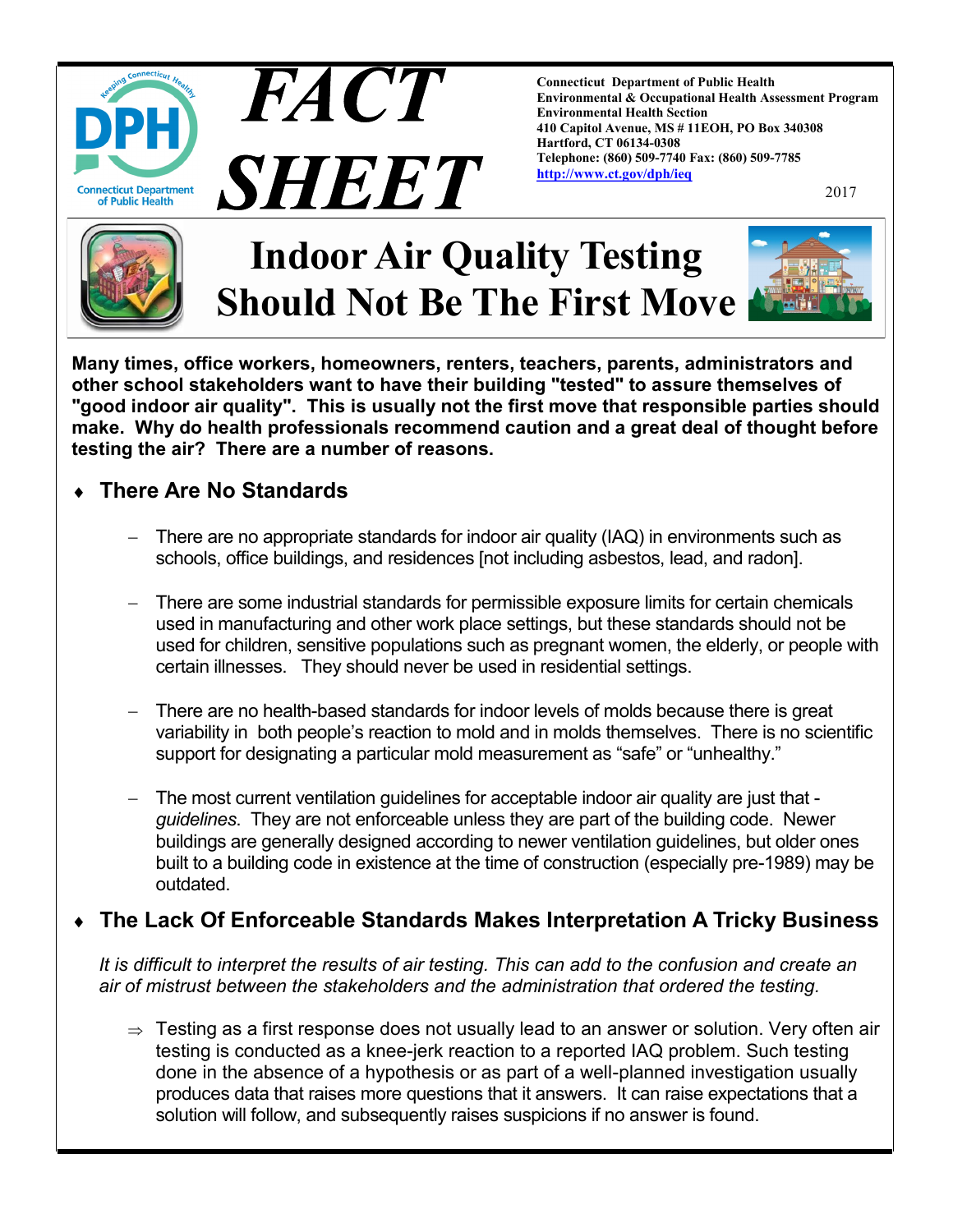$\Rightarrow$  Background Exposures – Most indoor pollutants (mold, particles, volatile chemicals) are present in all buildings at "background" levels. These contaminants are present in most buildings without causing adverse health effects. Testing indoor air will therefore always find something, usually background levels that have no significance to reported health complaints.

#### **Therefore, DO NOT TEST IF:**

- **the results cannot be interpreted**
- **results will add no meaningful information**
- **just because someone wants it done**

#### **What Is The First Step In Creating A Space With Good Indoor Environmental Quality? What Should You Do Before or Instead of Air Testing?**

- $\Rightarrow$  Walk through the building using your eyes, nose, and common sense to identify potential problems.
- $\Rightarrow$  Look at general cleanliness (or lack thereof) in each of the areas you inspect.
- $\Rightarrow$  See if building services can substitute cleaning agents that have less of an odor (low VOCs – volatile organic compounds) than the stronger, odor-producing ones that may be in use.
- $\Rightarrow$  In addition to bedrooms, bathrooms, classrooms, offices, gymnasiums, locker rooms, auditoriums, music rooms, industrial and fine arts rooms, etc, also look at maintenance areas such as janitor closets, mechanical rooms that house ventilation equipment, chemical storage closets in labs and in custodial areas, etc. Do not store chemicals near ventilation equipment.
- $\Rightarrow$  Take note of where carpeting is used. How is it cleaned, and how often? Does it ever get wet from flooding, roof leaks, etc, and if so, how quickly is it dried out?
- $\Rightarrow$  Walk around the outside of the building and look for potential pollution sources.
- $\Rightarrow$  Look for locations of fresh air intakes and exhaust vents. Are they too close together, allowing exhaust air to be sucked back into the building via the intakes? Are the intakes located near dumpsters or where busses, trucks or cars idle?
- $\Rightarrow$  Look at how the building is set on the land. Does the land slope downward towards the building, allowing rainwater to pool along the foundation? Is the building located on former swampland or landfill? Is there a high water table or underground stream under the building? Is landscaping too close to the building?

All of these things can have an impact on indoor environmental quality. Here are some additional things that should be done early on, before resorting to actually testing the air.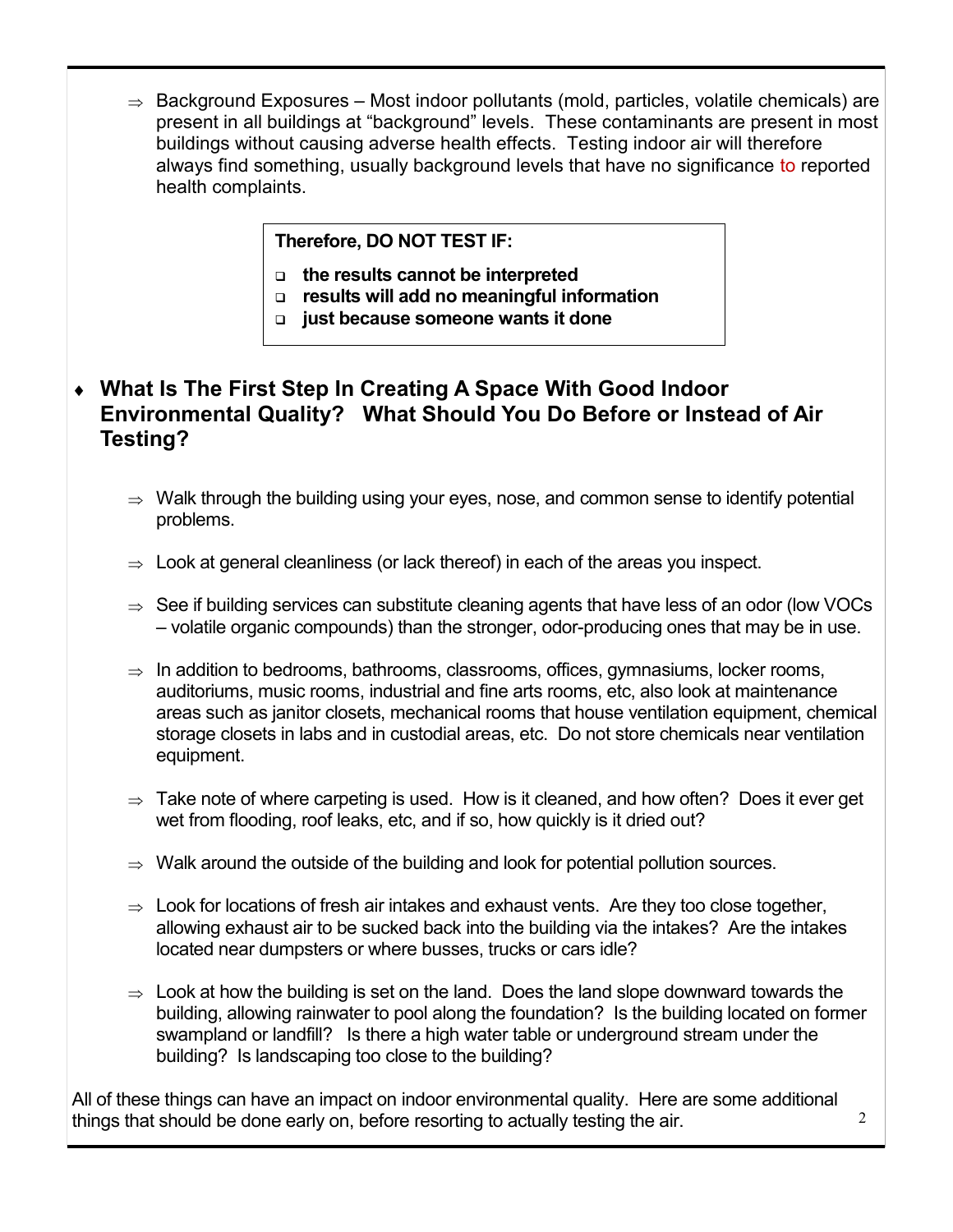For schools, EPA's *[Tools for Schools](https://www.epa.gov/iaq-schools)* program should be instituted as a preventative framework for identifying and addressing problems early before they become unmanageable. The National Center [for Healthy Housing](http://www.nchh.org/WhatWeDo/HealthyHomesPrinciples.aspx) *Principles of Healthy Homes* provide a similar framework for residential properties. See page 6.

## **Examine Building Usage**

Compare the hours that the building is actually used with any automatic timers that may be set to turn the mechanical ventilation systems on and off, and make adjustments as necessary. Those who schedule building usage for activities must be sure to communicate this to facilities management. Mechanical systems should be turned on early enough in the morning to let these systems attain full capacity by the time school or work begins.

## **Ask About Maintenance Service Contracts**

Schools and offices often have service contractors to take care of certain parts or all of the physical plant. This is especially true for the ventilation equipment. You can ask questions about how often filters are scheduled to be changed, and about what other components are included in an annual service contract (be sure to ask to see the maintenance log for proof of when this work was completed).

If your facility subcontracts out janitorial services, find out what is included in the contract. Ask about the cleaning agents they use and request products with low VOCs.

## **Plan Minor Renovations During Off-Hours**

- Schedule minor jobs such as painting, floor re-surfacing, carpet installation, etc. during hours when school is not in use.
- Use low VOC paint, glues, polyurethane, and other building materials whenever possible. Limit the use of particleboard, pressed wood and plywood containing formaldehyde. If you do use these woods, make sure that they are "CARB II compliant" (low formaldehyde content).

## **Build Communication Into Large Renovation Projects**

- Before major renovation projects are scheduled, meet with office workers, principal, teacher representative, school nurse, facilities director and local health director in your town or district. Set up a plan for communicating relevant information to everyone who may be affected. This includes workers, parents and students.
- Plan to do as much work as possible during non-school or non-business hours.
- Isolate construction areas from non-construction areas using barrier techniques to minimize contamination in areas that will be used for normal school or office activities.

Much of the time, a building assessment should be performed to identify basic problem areas. Once these areas have been identified, you then may decide to call in the professionals. However, as a first cut, here are some things you can do yourself.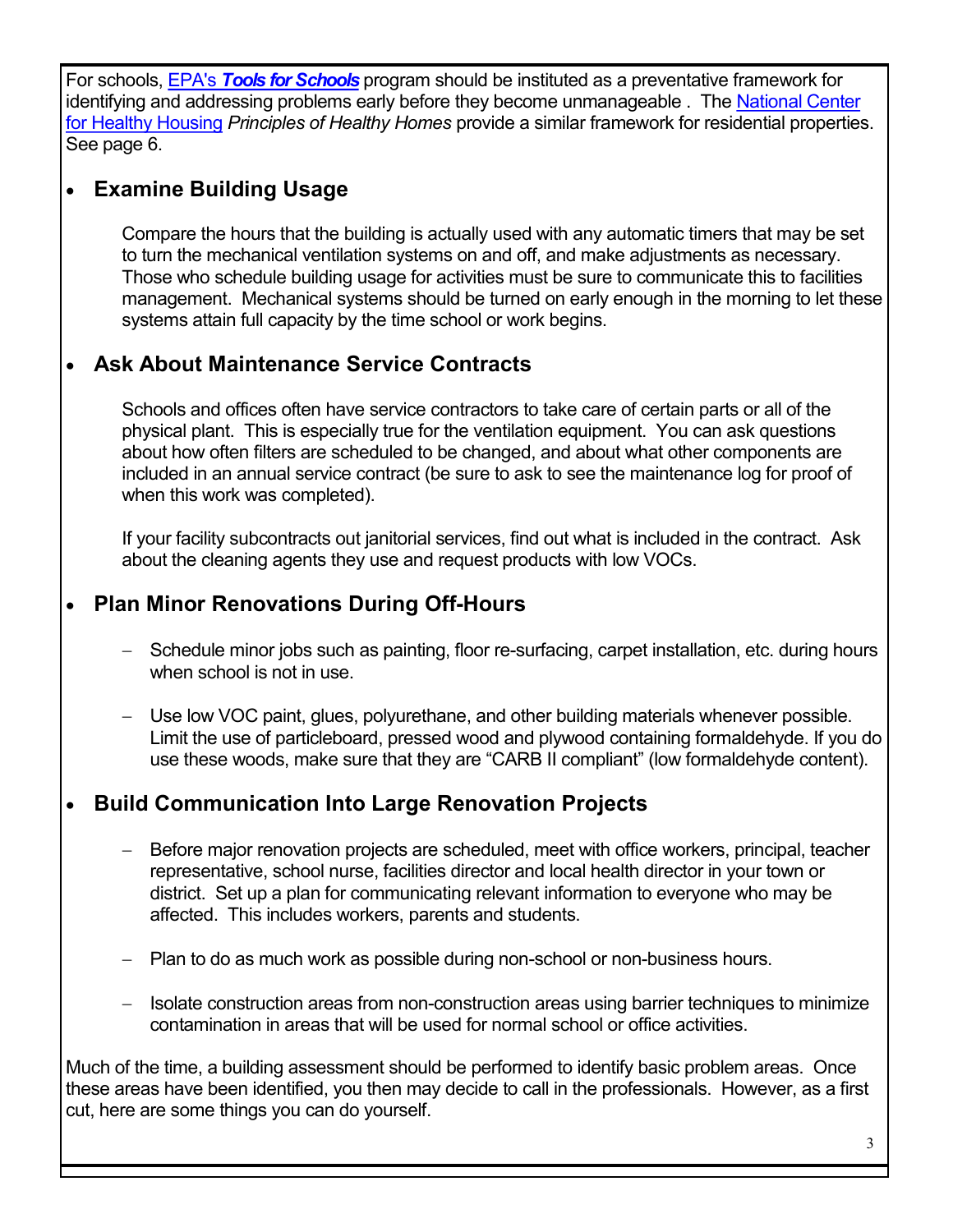## **What You Can Do Yourself**

- Implement EPA's *Tools for Schools Program* or the National Center for Healthy Housing's *Principles of Healthy Homes* . (see page 6)
- Develop proactive risk communication
- Do routine scheduled maintenance on building mechanical and plumbing systems, *especially on HVAC* (heating, ventilation and air conditioning) *equipment*
- Remove pollution sources
- Substitute odorous products with those containing low VOCs whenever possible
- Fix all leaks *promptly!*
- Remove and discard all porous materials damaged by water. This includes ceiling tiles, carpets, furnishings, cardboard, and even wallboard.
- Schedule repairs/renovations during off hours

### **When** *Is* **Indoor Environmental Testing Useful?**

Once a problem has been identified, the solution may be thought of as a puzzle. There are many pieces, and air sampling for certain things may be one of them. There is no single magic box to sample all indoor contaminants. Part of the puzzle is in figuring out which (if any) contaminants many be contributing to the problem. Other important pieces of the puzzle will include: a building walk through, taking a history of the physical plant and any past and present maintenance problems, history of building usage and land usage on the property and surrounding neighborhoods, review of architectural and mechanical blueprints, interviewing maintenance staff, and anything else that would add information about the physical structure of the building, and the activities that go on in and around the building.

It may also be useful to interview the building occupants. Ask for their help in identifying problem areas. Set up good lines of communication between management, staff, and parents. This is crucial and cannot be over emphasized! Ask the school or company nurse if she/he has observed or documented an increased incidence of health complaints. Are they specific types of complaints or more generalized in nature? It may be desirable to do a symptom survey if lots of people are affected. Your local health director can help coordinate these activities.

When all of the practical steps and investigations described above have been conducted, there may be a place for air testing for certain specific contaminants. Air testing may be used to confirm or refute a highly suspected source that is uncovered during the walk-through inspection.

Air testing is most useful when a specific contaminant or contamination source has already been identified as a likely culprit, and quantitative data are needed to:

- Document the degree or extent of the hazard, or
- Document different locations in a building where elevated levels or severe conditions exist.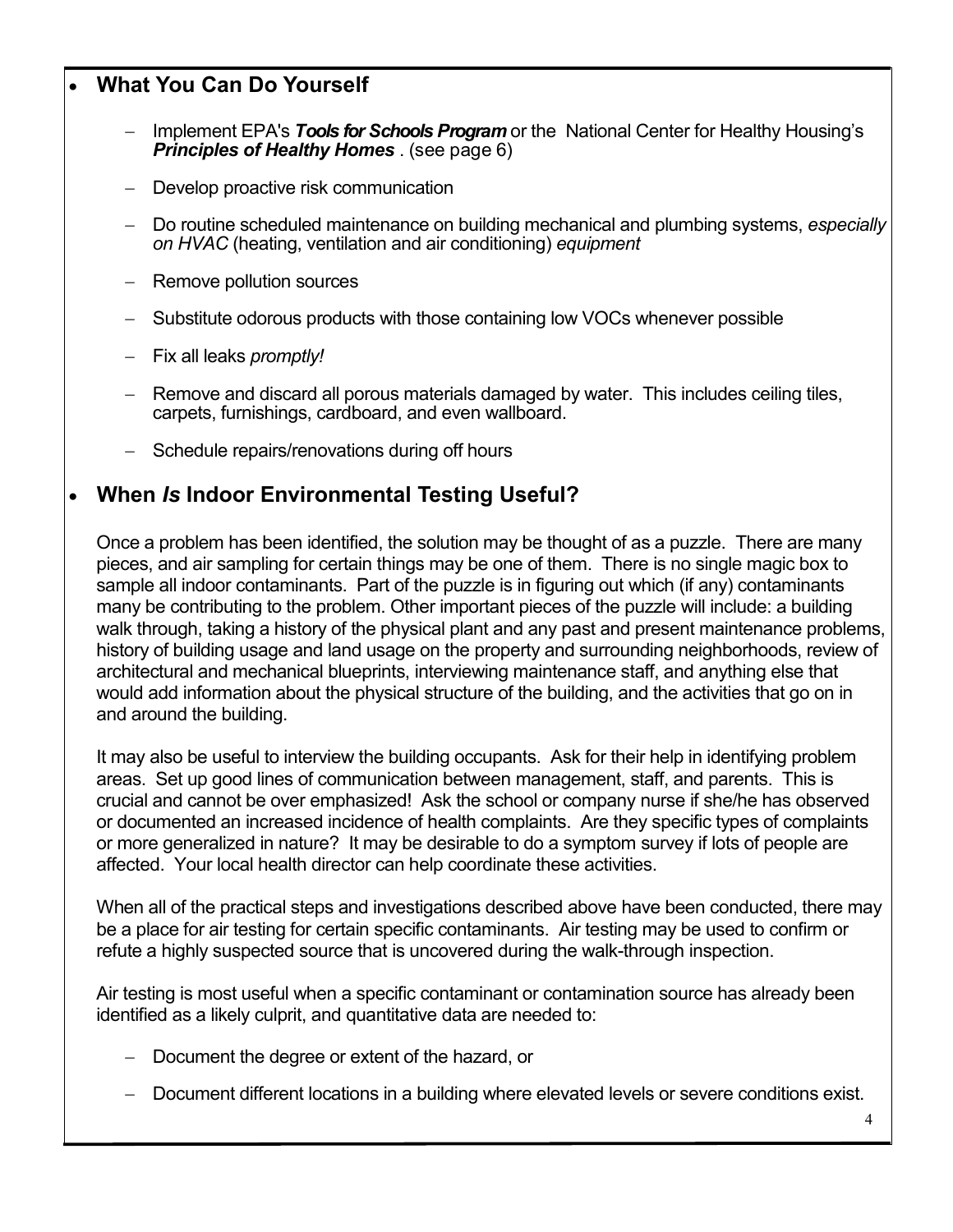Air testing may also be useful in a qualitative manner when trying to differentiate between several suspect chemicals or sources. Although air testing is sometimes useful in tracking down chemical sources, air testing for mold is an entirely different story. A complicating factor in interpreting air results of mold testing is that a large variety of molds are present in our everyday environment. Most of the time, you will find that molds normally found outdoors are also present indoors. This is because they are carried in on our clothing and shoes, and also enter building interiors via open windows, doors, and fresh air intakes.

**So, to review, indoor air testing may be useful when:**

- **It is part of an overall evaluation**
- **When the data is interpretable**
- **When the data has a descriptive component that**
- **helps to illustrate its place in the overall evaluation**
- *NEVER alone*

After undertaking the steps described above, you may find it necessary to hire one or more professionals. Remember that varied problems may require more than one type of specialist. For example, you may need a ventilation engineer, or a moisture specialist, or an architect, or an industrial hygienist, or an environmental/ geology consultant. Here are some tips to follow when hiring a consultant.

## **When You Have To Call In A Consultant**

- Discuss the problem with your local health director, and enlist their help with risk communication to all of the stakeholders. He/she may also be able to help you select the right kind of consultant for the job at hand.
- Review the American Industrial Hygiene Association (AIHA) consumer brochure: *[Guidelines](https://www.aiha.org/about-aiha/Press/ConsumerBrochures/Guidelines%20for%20Selecting%20An%20Indoor%20Air%20Quality%20Consultant.pdf)  [for Selecting An Indoor Air Quality Consultant.](https://www.aiha.org/about-aiha/Press/ConsumerBrochures/Guidelines%20for%20Selecting%20An%20Indoor%20Air%20Quality%20Consultant.pdf)*
- Have a clear understanding of the problem, so that you can direct the consultant properly.
- Make sure the consultant explains the scope of the project up front what they can and cannot do. Communicate this to all of the stakeholders so people will have a realistic expectation about the process.

For technical information concerning evaluation, testing or data interpretation, contact:

Marian L. Heyman, MPH CT Department of Public Health Tel: (860) 509-7740 Email: [marian.heyman@ct.gov](mailto:marian.heyman@ct.gov) <http://www.ct.gov/dph/ieq> <http://www.ct.gov/dph/mold>